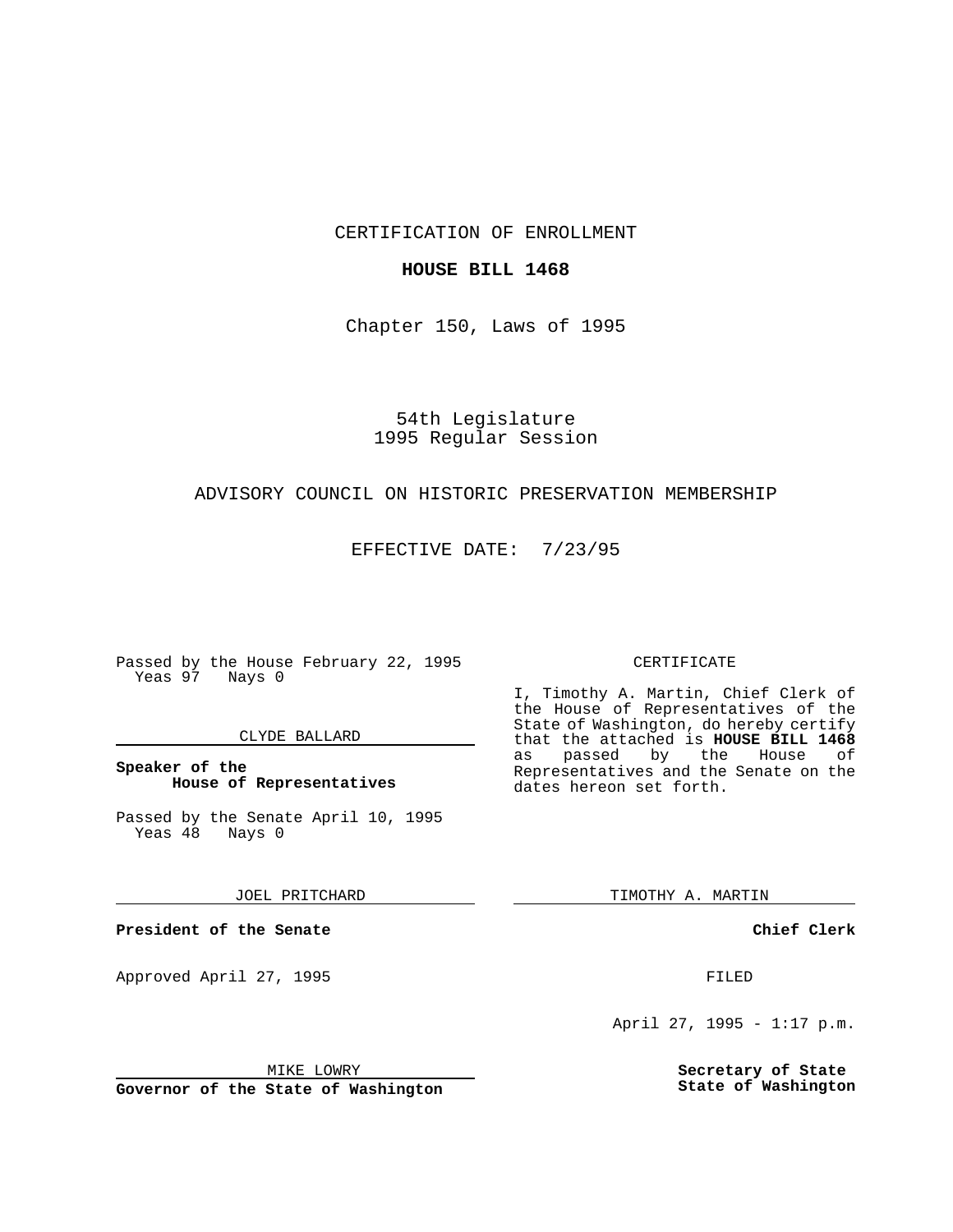# **HOUSE BILL 1468** \_\_\_\_\_\_\_\_\_\_\_\_\_\_\_\_\_\_\_\_\_\_\_\_\_\_\_\_\_\_\_\_\_\_\_\_\_\_\_\_\_\_\_\_\_\_\_

\_\_\_\_\_\_\_\_\_\_\_\_\_\_\_\_\_\_\_\_\_\_\_\_\_\_\_\_\_\_\_\_\_\_\_\_\_\_\_\_\_\_\_\_\_\_\_

Passed Legislature - 1995 Regular Session

#### **State of Washington 54th Legislature 1995 Regular Session**

**By** Representatives Hymes, Reams and Chopp; by request of Department of Community, Trade, and Economic Development

Read first time 01/26/95. Referred to Committee on Government Operations.

1 AN ACT Relating to the advisory council on historic preservation; 2 and reenacting and amending RCW 27.34.250.

3 BE IT ENACTED BY THE LEGISLATURE OF THE STATE OF WASHINGTON:

4 **Sec. 1.** RCW 27.34.250 and 1993 c 185 s 1 and 1993 c 101 s 12 are 5 each reenacted and amended to read as follows:

6 (1) There is hereby established an advisory council on historic 7 preservation, which shall be composed of nine members appointed by the 8 governor as follows:

9 (a) ((The director of a state historical society or the director's 10 designee to be selected from (i) the director of the Washington state 11 historical society and (ii) the director of the Eastern Washington 12 state historical society, to each serve on the council for one year on 13 <del>a rotating basis, the order of rotation to be determined by the</del> 14 governor)) A representative of a local or state heritage organization; 15 (b) Six members of the public who are interested and experienced in 16 matters to be considered by the council including the fields of 17 history, architecture, and archaeology;

18 (c) A representative from the Washington archaeological community; 19 and